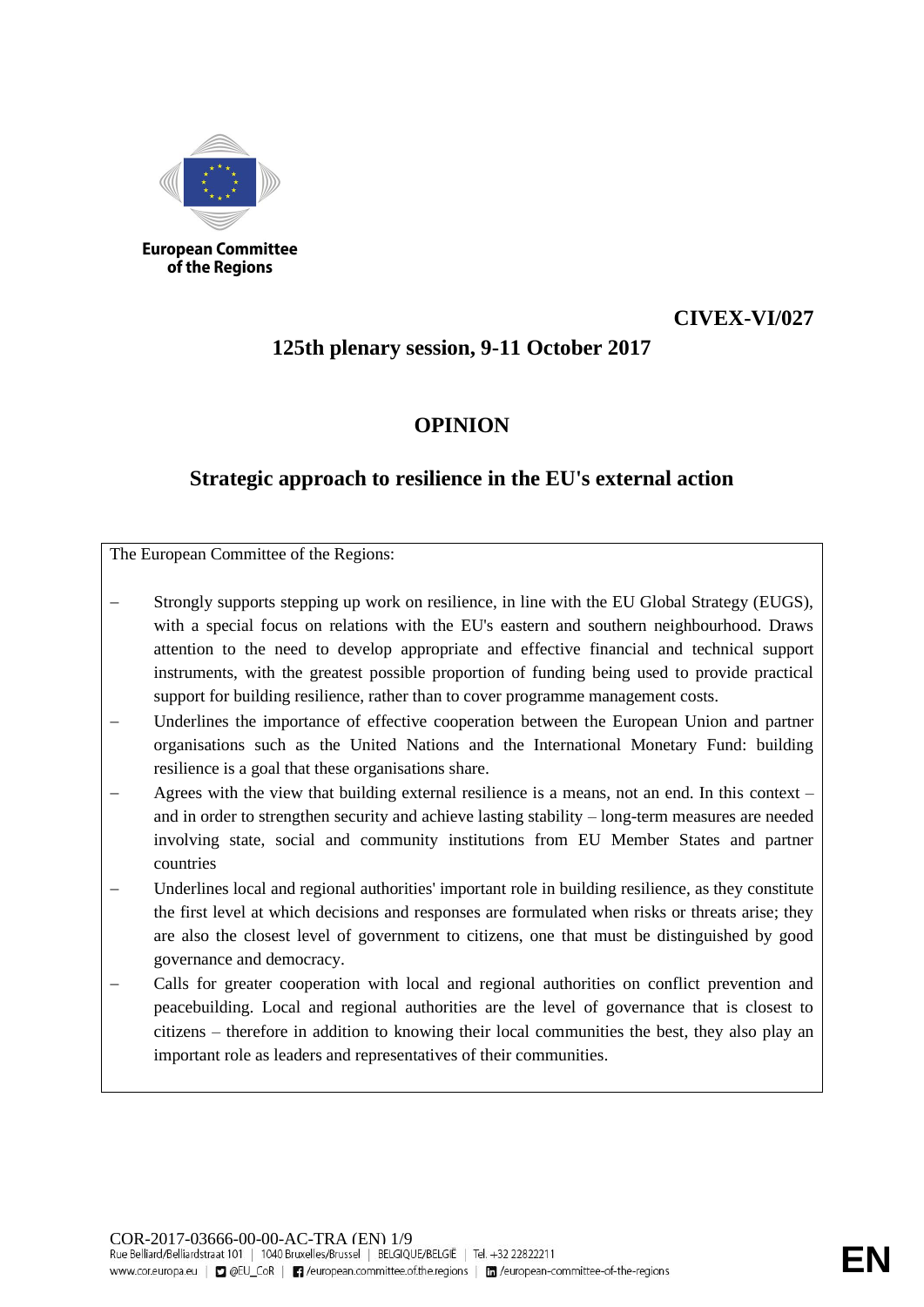Rapporteur-General

Marcin Ociepa (PL/ECR), President of Opole City Council

Reference document

Joint communication to the European Parliament and the Council – A Strategic Approach to Resilience in the EU's external action JOIN(2017) 21 final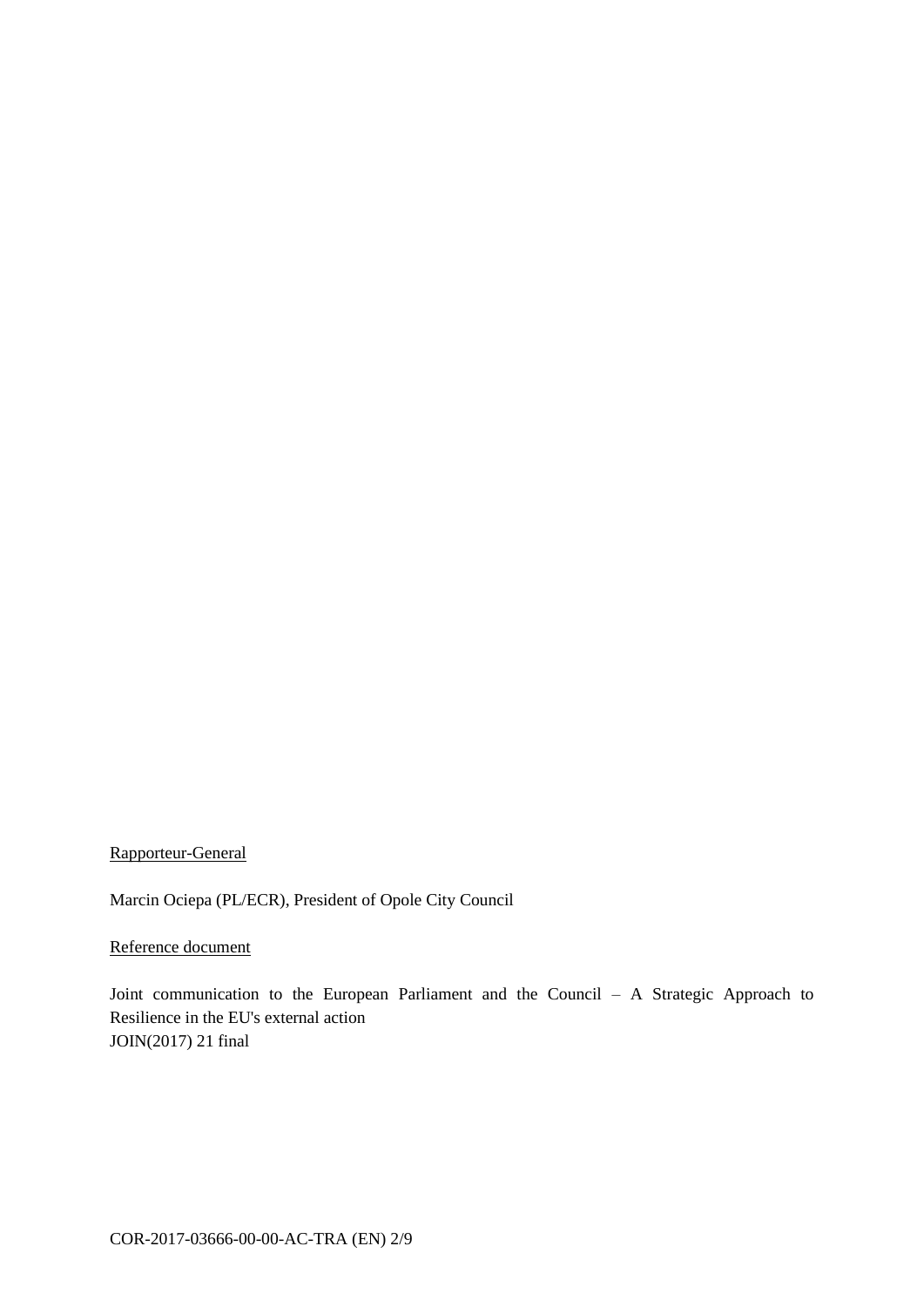### **Opinion of the European Committee of the Regions – Strategic approach to resilience in the EU's external action**

#### **I. POLICY RECOMMENDATIONS**

#### **THE EUROPEAN COMMITTEE OF THE REGIONS**

- 1. Welcomes the Commission's communication A Strategic Approach to Resilience in the EU's external action (JOIN(2017) 21 final), particularly the emphasis on local and regional authorities' important role as key players in building resilience in the EU's neighbourhood on the basis of the principles of subsidiarity and proportionality; points out, however, that this emphasis on their role needs to be translated into tangible European Union and Member State policy actions, such as involving EU partner countries' local and regional authorities, as well as their associations, in EU external action, supporting capacity building for local and regional authorities in various policy areas, etc.
- 2. Agrees with the definition of resilience set out in the document on the EU Global Strategy (EUGS), but calls on the Commission to recognise that local and regional authorities build resilient societies and are a cornerstone of stable democracy, enabling countries to become more resilient. Believes that the EU's strategic approach should observe the bottom-up principle and should also assist and facilitate the exchange of good practices among EU Member States' and neighbouring countries' local and regional authorities.
- 3. Strongly supports stepping up work on resilience, in line with the EUGS, with a special focus principally on relations with the EU's eastern and southern neighbourhood, but also on relations with those third countries with which EU Member States have special cooperation links.
- 4. Draws attention to the need to develop appropriate and effective financial and technical support instruments, having the flexibility to cope with any changes that may occur, and with the greatest possible proportion of funding being used to provide practical support for building resilience, rather than to cover programme management costs.
- 5. Underlines the importance of effective cooperation between the European Union and partner organisations such as the United Nations and the International Monetary Fund: building resilience is a goal that these organisations share.
- 6. Supports the four building blocks (better analysis of the risks and causes of the lack of resilience; better monitoring of external pressure to enable the appropriate action to be taken early; integrating resilience into the programming and financing of external action; developing international policies and practices on resilience) and the 10 guiding considerations for a strategic approach to resilience set out in the annex, which enable a strategic approach to resilience to be integrated into EU external action and identify local and regional authorities as indispensable to increasing contributions to strategy development, conducting policy dialogue, programming aid, and implementing solutions.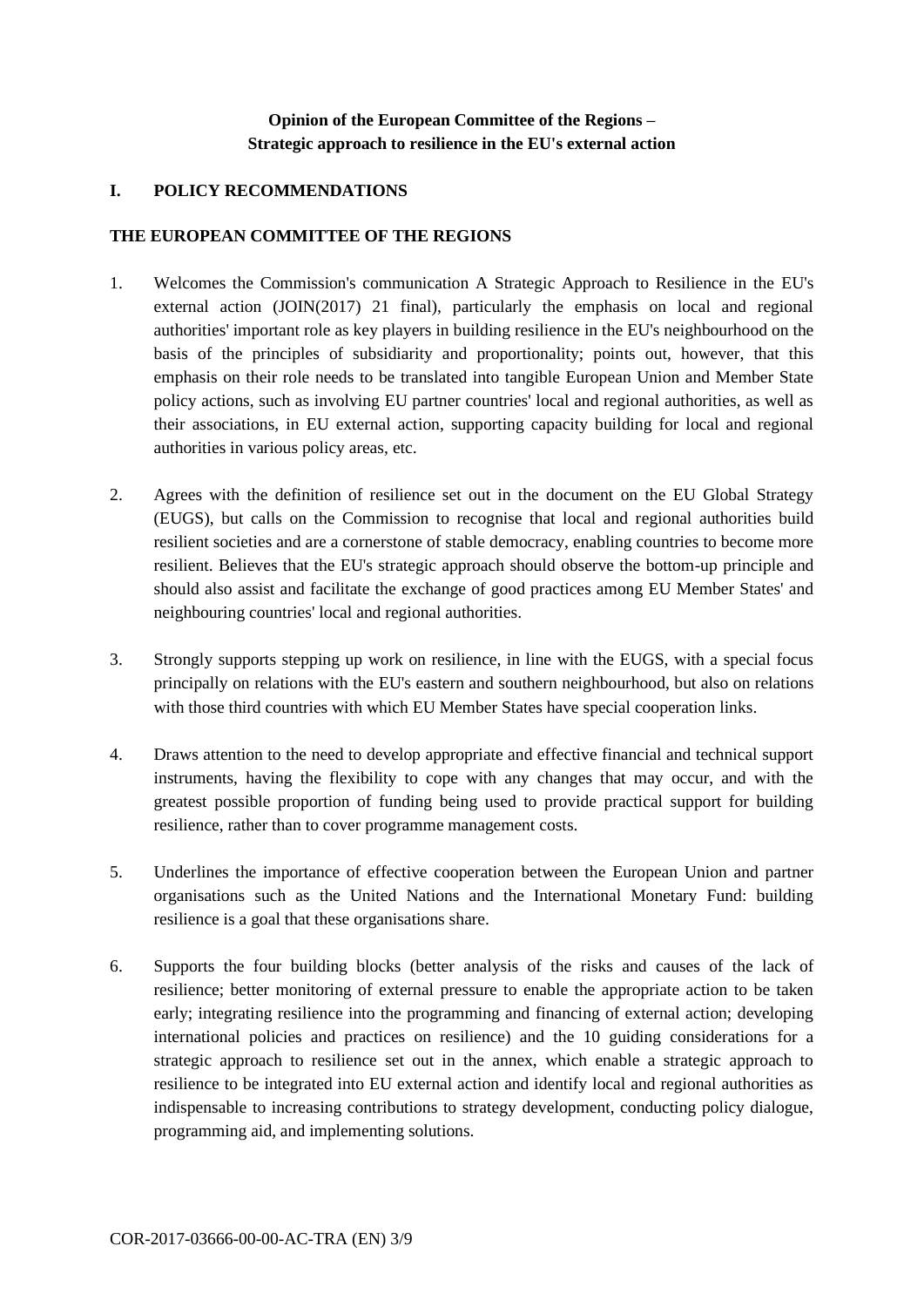- 7. Points out that the issue of resilience must be embedded in the right context: in development, investment and education policies as well as in international cooperation agreements, thus making it possible to better plan measures to strengthen resilience, including those undertaken at local, regional and cross-border level.
- 8. Agrees with the view that building external resilience is a means, not an end. In this context and in order to strengthen security and achieve lasting stability – long-term measures are needed involving state, social and community institutions from EU Member States and partner countries.
- 9. Stresses that, in order to build resilience, the implementation of national, regional and local risk management strategies and plans needs to be encouraged; analysis of their compliance with the Sendai Framework for Disaster Risk Reduction  $2015{\text -}2030^1$  also needs to be promoted. Also emphasises the importance of developing cooperation between cities and regions and the role played in this respect by the United Nations Office for Disaster Risk Reduction and its "Making Cities Resilient" campaign.
- 10. Recognises that migration measures have to be comprehensively considered in the context of our overall political relationship with partner countries. Such action should be based on the principles of ownership by the partners, cooperation and full respect for humanitarian and refugee law and human rights obligations, including the right to protection.
- 11. While taking note of the Commission's focus on the gender dimension and vulnerable economic sectors, underlines the need for a wider focus on the resilience of the most vulnerable members of society. The most vulnerable sectors and individuals can vary depending on place of residence and can be affected by disasters to different extents. Therefore, these sectors and social groups often require greater attention as part of the overall resilience-building efforts.
- 12. Expects efforts to be stepped up to speed up the implementation of the EUGS and underlines the importance of a place-based approach involving local and regional authorities when aiming to deliver the objectives of the EUGS in relation to the Sustainable Development Goals, part of the 2030 Agenda for Sustainable Development.

### **LOCAL AND REGIONAL AUTHORITIES AS KEY PARTNERS IN BUILDING EU EXTERNAL RESILIENCE**

13. Underlines local and regional authorities' important role in building resilience, as they constitute the first level at which decisions and responses are formulated when risks or threats arise; they are also the closest level of government to citizens, one that must be distinguished by good governance and democracy. As local authorities run emergency services (police, fire brigade, medical services) and possess the broadest and deepest knowledge of their local area and community, they are to a large extent responsible for the strength and quality of resilience.

<sup>1</sup> CDR 5035/2016 – rapporteur: Adam Banaszak (ECR/PL); CDR 2646/2014 – rapporteur: Harvey Siggs (ECR/UK).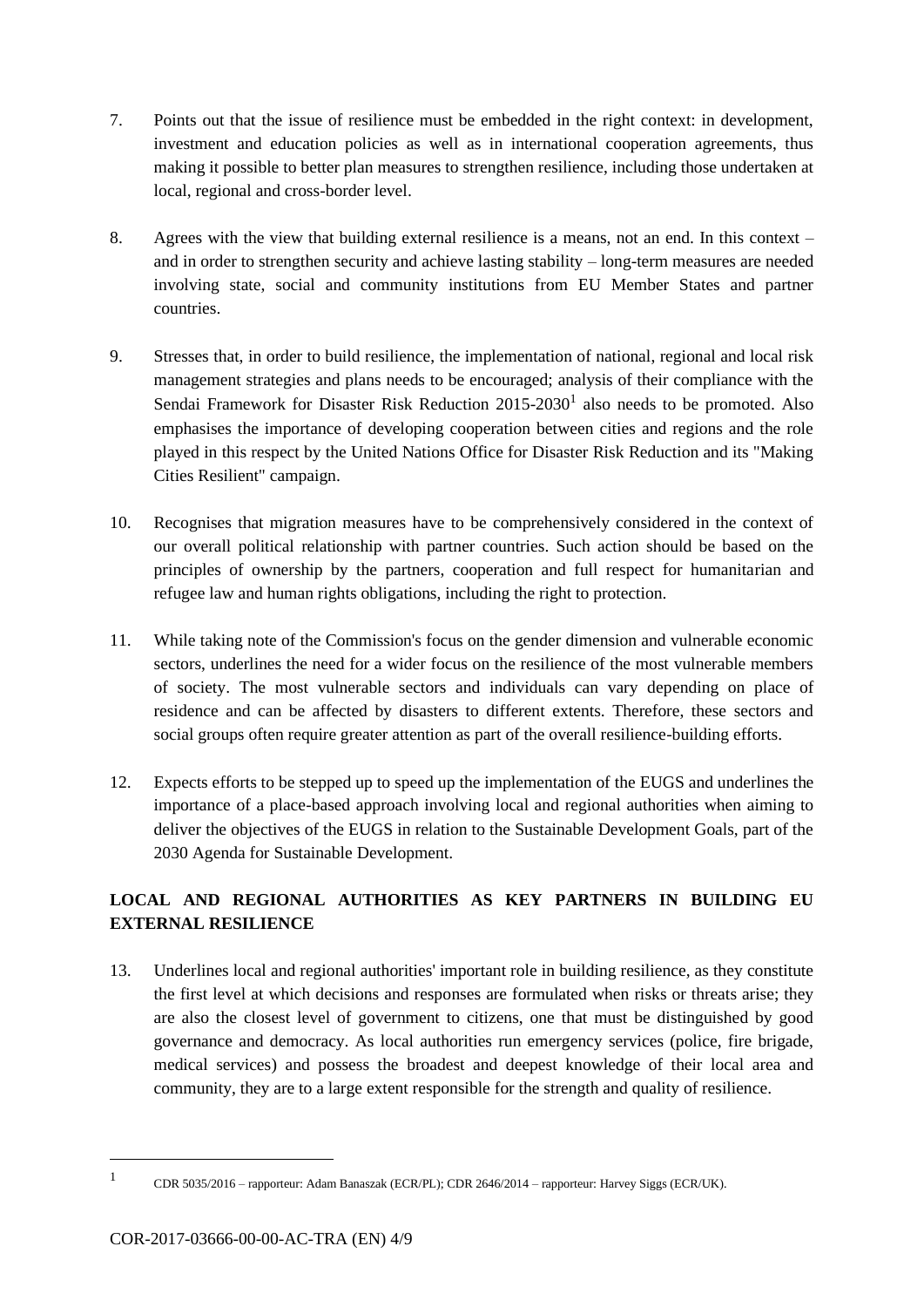- 14. Points out that all activities and cooperation with local and regional authorities to build resilience should be carried out in accordance with the principles of subsidiarity and proportionality.
- 15. Draws particular attention to the importance of local communities' capacities with regard to communication activities, prevention, response during threats and subsequent recovery – from families, associations and churches, right through to all levels of local and regional authority.
- 16. Draws attention to the role of local and regional authorities in identifying threats and assessing risk. Thanks to highly developed and tried and tested crisis management systems, adapted to regional conditions and the characteristics of the local community, local and regional authorities are able to effectively and rapidly identify threats and assess the risks they pose. Thus more attention should be paid to the reports and analyses produced by regions and municipalities when identifying threats and assessing risks.
- 17. Points out that in order to strengthen cooperation between (political, humanitarian, development-related) EU players so as to resolve protracted crises outside the EU, more consideration should be given to the experience of local and regional authorities, including via a network of contacts, good practices, dialogue, etc. The EU has enormous potential in this regard that it should harness, arising from the experience built up by its eastern, southern and outermost regions, since due to their geographic position they have been closely cooperating with their neighbouring countries for years.
- 18. Highlights the need to support the continuous strengthening of local capacities to manage risk and take early action at a local level.
- 19. Calls for measures to help local and regional authorities to fulfil their duties to protect critical infrastructure, especially in terms of financing this protection and providing the appropriate tools and resources.
- 20. Points out that, in order to build resilience, more support should be given to the work of various types of cross-border structure and the Euroregions – in particular Euroregions on the EU's border – by implementing regional and cross-border projects in the area of infrastructure, security, social, education, economic and cultural policy.
- 21. Points out that efforts need to be stepped up towards a more effective information policy on the risks and shocks that might negatively affect resilience. It is imperative that local and regional authorities are always involved in information policy in this area.
- 22. Stresses the need to replicate at central level tried and tested solutions, mechanisms and models of good practice developed and put in place in the regions by local and regional authorities, and also emphasises the benefit of mapping the good practices of local and regional authorities for the use of EU regions and municipalities, as well as regions and municipalities in the areas covered by the European Neighbourhood Policy.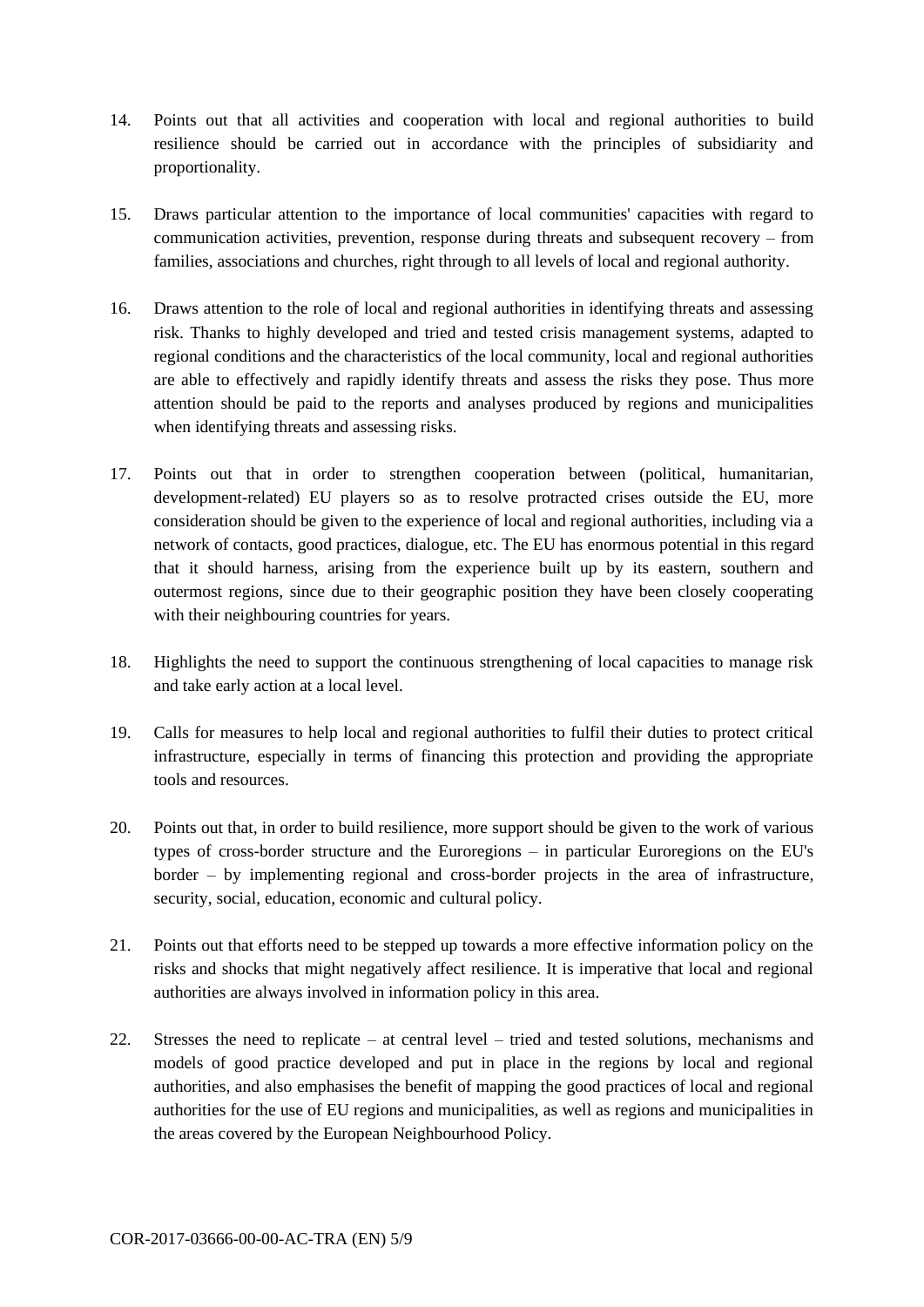- 23. Recommends paying particular attention to cooperation between local and regional authorities on education, which is vitally important for building resilient societies. Urges the EU institutions to support local and regional authorities in this area while upholding the principle of subsidiarity.
- 24. Recommends that measures be taken to increase local communities' awareness of threats particularly hybrid threats as well as threats related to energy security – and what local preparations can be made for them. These measures should be carried out in close cooperation with local academia and industry, the security services and local and regional authorities.
- 25. Emphasises the role of civil society as a key factor in building resilience. Draws particular attention to the support and collaboration of NGOs. Active citizenship and third-sector organisations make it possible to design and carry out modern, creative campaigns and methods in relation to education and humanitarian aid, and to develop socially-positive attitudes in partner countries, particularly those at high risk of hybrid threats.
- 26. Stresses the need to step up efforts to counteract hostile propaganda by third countries produced as part of hybrid warfare. Welcomes the establishment of the European External Action Service's East StratCom Task Force and recommends expanding its cooperation with national, regional and local authorities.
- 27. Calls for greater cooperation with local and regional authorities on conflict prevention and peacebuilding. Local and regional authorities are the level of governance that is closest to citizens – therefore in addition to knowing their local communities the best, they also play an important role as leaders and representatives of their communities.

#### **THE ROLE OF THE INTERNATIONAL ENVIRONMENT IN BUILDING RESILIENCE**

- 28. Underlines its first-hand experience of international cooperation within the Euro-Mediterranean Assembly of Local and Regional Authorities (ARLEM) and the Conference of Regional and Local Authorities for the Eastern Partnership (CORLEAP), as well as joint consultative committees and working groups, and recommends making use of these platforms and their experiences when strengthening the resilience of the European Neighbourhood Policy countries.
- 29. Stresses the importance of the sharing of expertise and knowledge as well as best-practices between local and regional authorities from the EU and from third countries both at the political and at the administrative level. Highlights the positive role the CoR plays in this regard in relation to Libya (via the Nicosia Initiative) and Ukraine (through the U-LEAD programme).
- 30. Agrees with the Commission communication that cooperation with the OSCE needs to be further developed so as to prevent armed conflicts. Also points out the need for closer cooperation with the UN, the African Union and other international partners in order to build resilience.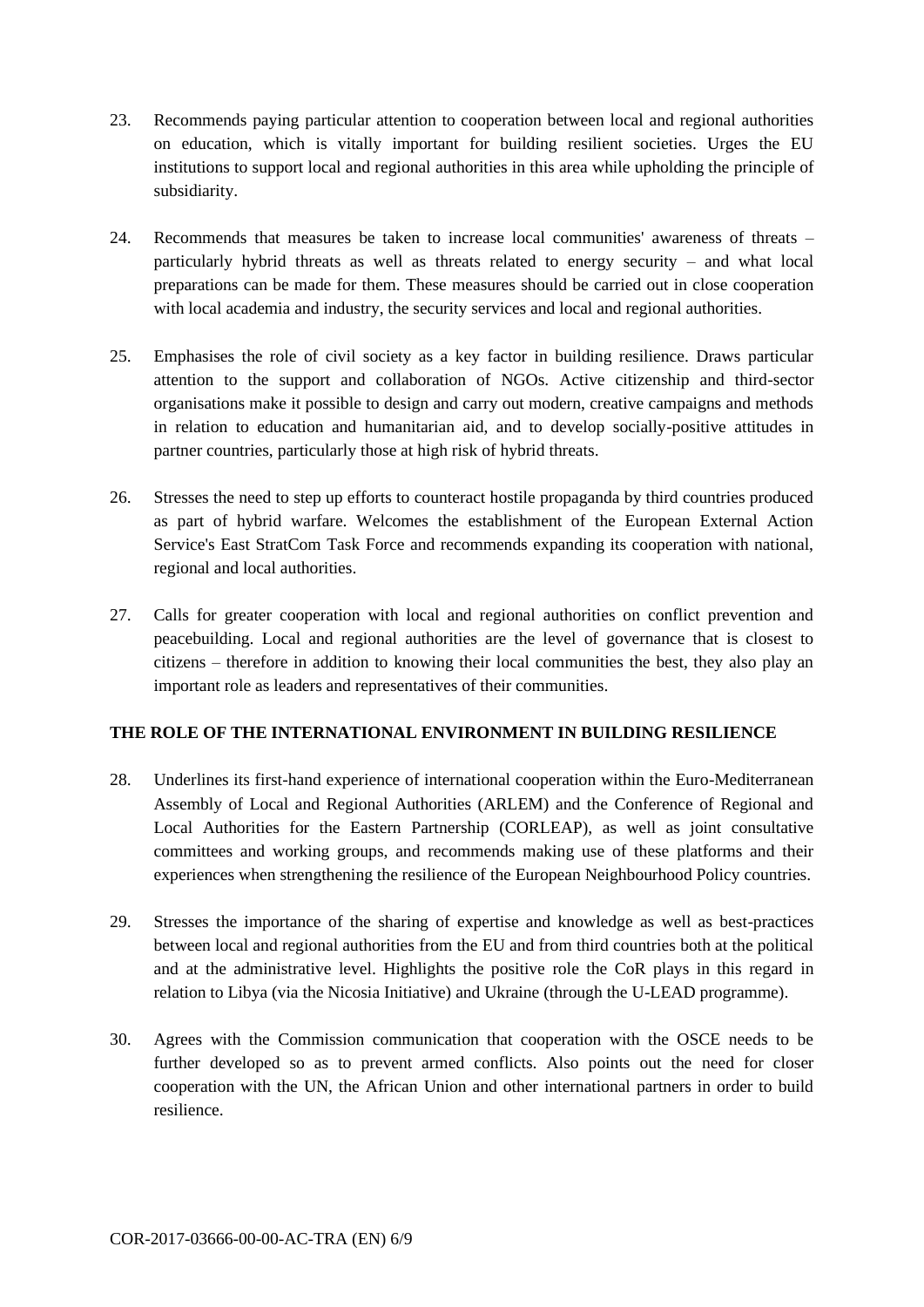- 31. Supports the EU's efforts to ensure that its standards and best practices including those arising from local and regional authorities' work and experience – are reflected in relevant multilateral instruments and policy settings, including the ILO, the WHO and the G20.
- 32. Agrees that building resilience is a multidimensional task. Considers that measures relating to infrastructure, security, the economy, society and education – measures that enable socially inclusive sustainable development – should take priority. Local and regional authorities play an incontrovertible role in these sectors. Notes, in terms of geographical scope, that partners from the Mediterranean and the Eastern Partnership should be the main focus. At the same time, the role and impact of countries in the Middle East and Central Asia on the EU's resilience should be borne in mind.
- 33. Agrees that research under the Horizon 2020 programme needs to be expanded in order to build resilience, especially with regard to security, the economy, social sciences, food and water security, migration and forced displacement. Calls for local academia – as regional centres of expertise – to be involved more in this research. To this end, promotional, institutional and social measures need to be stepped up.
- 34. Concurs with the view that strategic communication is an effective tool in the fight against terrorism and extremism and in defence against cybercrime. Considers it essential to move as quickly as possible to safeguard the EU and partner countries from the effects of external disinformation campaigns that aim to discredit the political and social systems that underpin our identity, security and stability.
- 35. Points out that regional and local capacities need to be given a bigger role in terms of resilience and risk analysis so as to increase resilience. This is particularly the case for EU border regions. Such measures will increase sensitivity to conflicts in the EU's immediate vicinity and make it possible to develop improved methods for assessing the type and impact of risks, pressures and partner countries' vulnerability to shocks.

### **SECTORAL POLICIES SPECIFIC TO THE PARTICULAR CONTEXT OF BUILDING RESILIENCE**

- 36. If resilience is to be placed in its proper context, it needs to be taken into account in EU sectoral policies at every level - national, regional and local. By taking a specific approach, addressing each situation individually within their respective areas of responsibility and activity, sectoral policies will be able to build resilience more effectively.
- 37. Emphasises that tackling the root causes of irregular migration (poverty, inequality, population growth, lack of employment, educational and economic opportunities, instability, conflict, human trafficking, organised crime, climate change, environmental degradation and the longterm consequences of forced displacement) is one of the key measures in building resilience. Therefore, it should also be borne in mind that aid to weaker and vulnerable communities has the greatest impact in the locations that are threatened.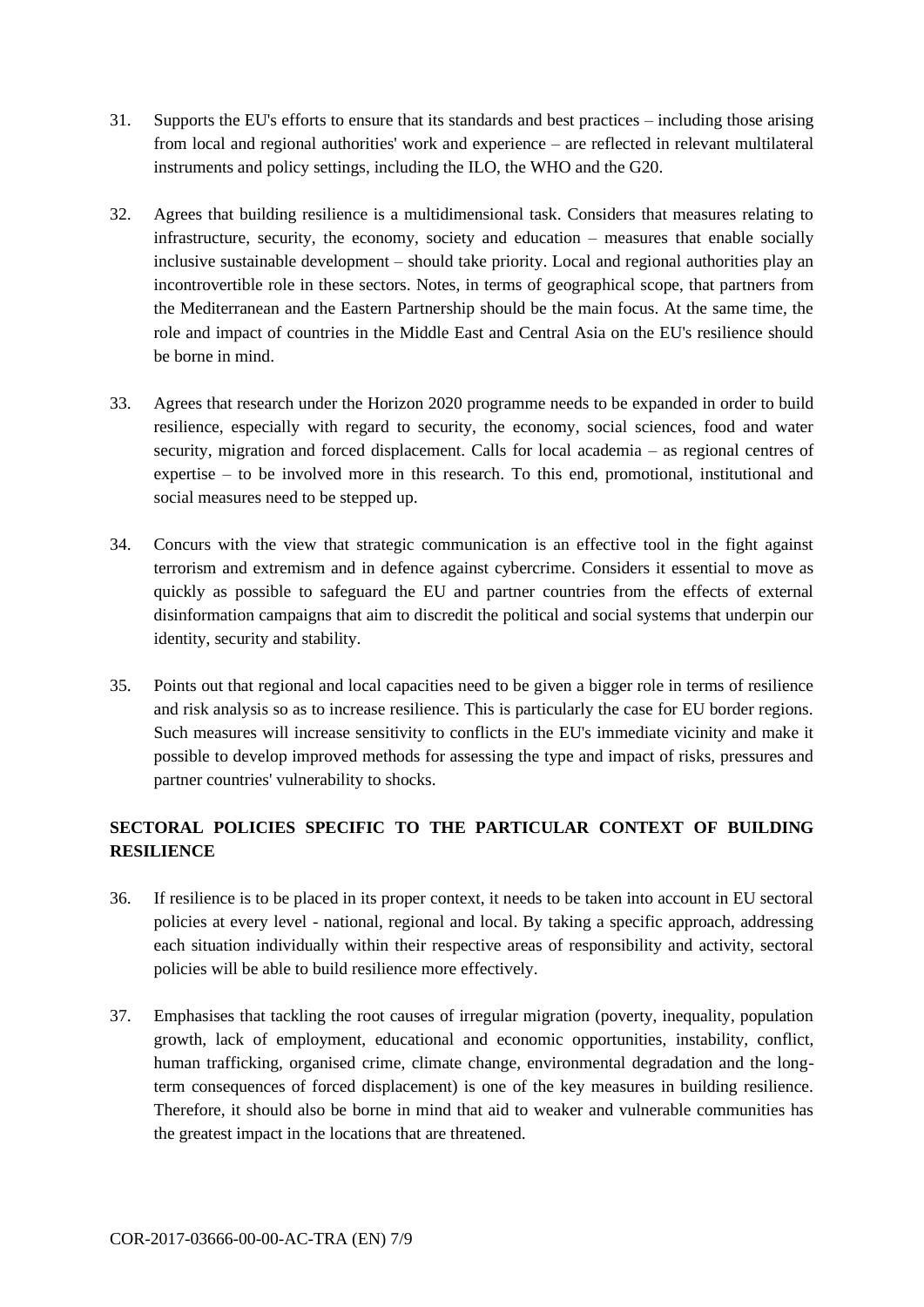- 38. Recommends developing a detailed framework on employment and decent work and considering the role and place of local and regional authorities within sectoral employment policies and social policy, based on the work of the International Labour Conference.
- 39. Stresses that particular attention should be paid to the security of critical transport infrastructure, specifically focusing on local and regional authorities in this regard, as they are often directly responsible for the condition of this infrastructure and for the areas crossed by such critical transport infrastructure.
- 40. Welcomes the fact that the Commission is committed to working with local and regional authorities to improve resilience in rapidly growing urban areas where a lack of planning or investment in measures to mitigate the risks of climate change and geophysical risks means that there is a threat of shocks and stresses causing serious harm to people and economic damage. Removing the principal risk factors by means of public and private investment (on the basis of risk identification) is more cost-effective than relying on post-disaster response. Highlights the role of sectoral dialogue with local and regional authorities on sustainable urban development in enhancing resilience and innovation, in line with the aims of the New Urban Agenda.
- 41. Stresses the particular importance of humanitarian aid with regard to disasters, natural catastrophes and other occurrences that require this aid. Humanitarian aid must be provided in full respect of the fundamental principles of humanitarianism, neutrality, impartiality and independence, while respecting human rights deriving from the Geneva Conventions and their Additional Protocols.

Brussels, 10 October 2017

The President of the European Committee of the Regions

Karl-Heinz Lambertz

The Secretary-General of the European Committee of the Regions

Jiří Buriánek